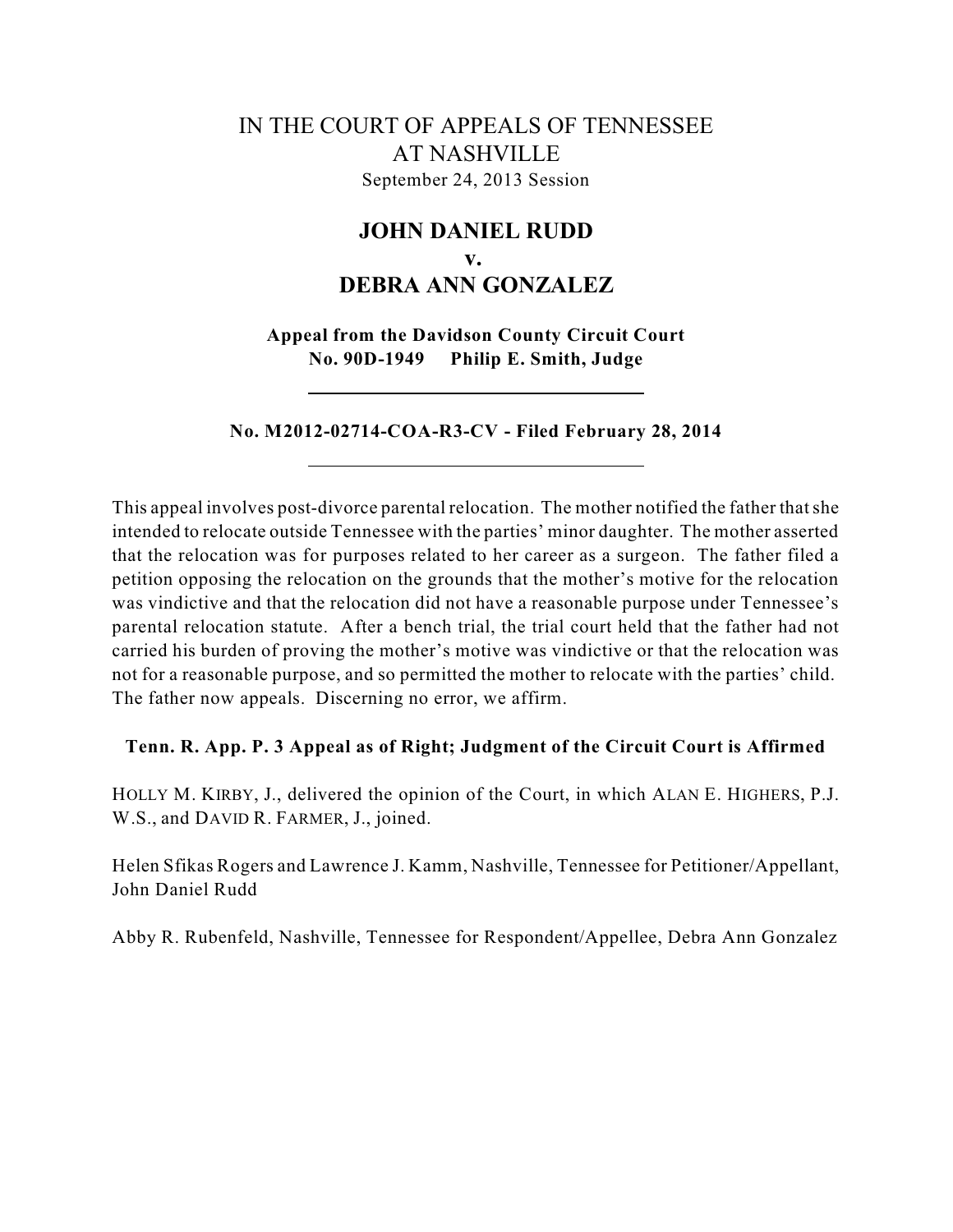# **OPINION**

# **FACTS AND PROCEEDINGS BELOW**

Petitioner/Appellant John Daniel Rudd ("Father") and Respondent/Appellee Debra Ann Gonzalez ("Mother"), both physicians, were married. They had one child, a daughter adopted as a newborn in 1999.

Both parties are licensed physicians. Father was trained as an internist but began experiencing complications from a life-long physical disability. Because of this, Father stopped practicing medicine *per se* and began drawing disability benefits. After a time, Father started a business in "administrative correctional medicine," which utilizes health care professionals to provide medical care to inmates in Rutherford County, Tennessee.

Mother is a board-certified otolaryngologist. She did clinical fellowship training in microvascular reconstruction and head and neck oncology, a sophisticated surgical subspecialty of otolaryngology. In May 2001, after Mother and Father married and adopted their daughter, Mother was diagnosed with Relapsing-Remitting Multiple Sclerosis ("RRMS") which forced her to cease practicing medicine in her specialty. After that, Mother began drawing disability benefits as well.

For several years, Mother explored other specialties in medicine that might better accommodate her RRMS symptoms; for various reasons, none were satisfactory. In the meantime, Mother tried a variety of measures to alleviate her RRMS symptoms; eventually dietary changes greatly improved them. After Mother's symptoms abated, she began more aggressively seeking out opportunities to continue practicing medicine.

Eventually, the parties filed for divorce in the Circuit Court for Davidson County, Tennessee. Substantial divorce proceedings ensued. While the divorce proceedings were pending, Mother continued to pursue avenues to practice medicine in the Nashville, Tennessee area, including discussions with representatives of Vanderbilt University about the prospect of Mother doing general otolaryngology at a satellite office in Franklin, Tennessee. These discussions were not fruitful.

On June 28, 2010, the trial court entered its final decree of divorce. The final decree incorporated a marital dissolution agreement and an agreed parenting plan. The parties' parenting plan designated Mother as the daughter's primary residential parent and allocated Father 120 days of alternate residential parenting time.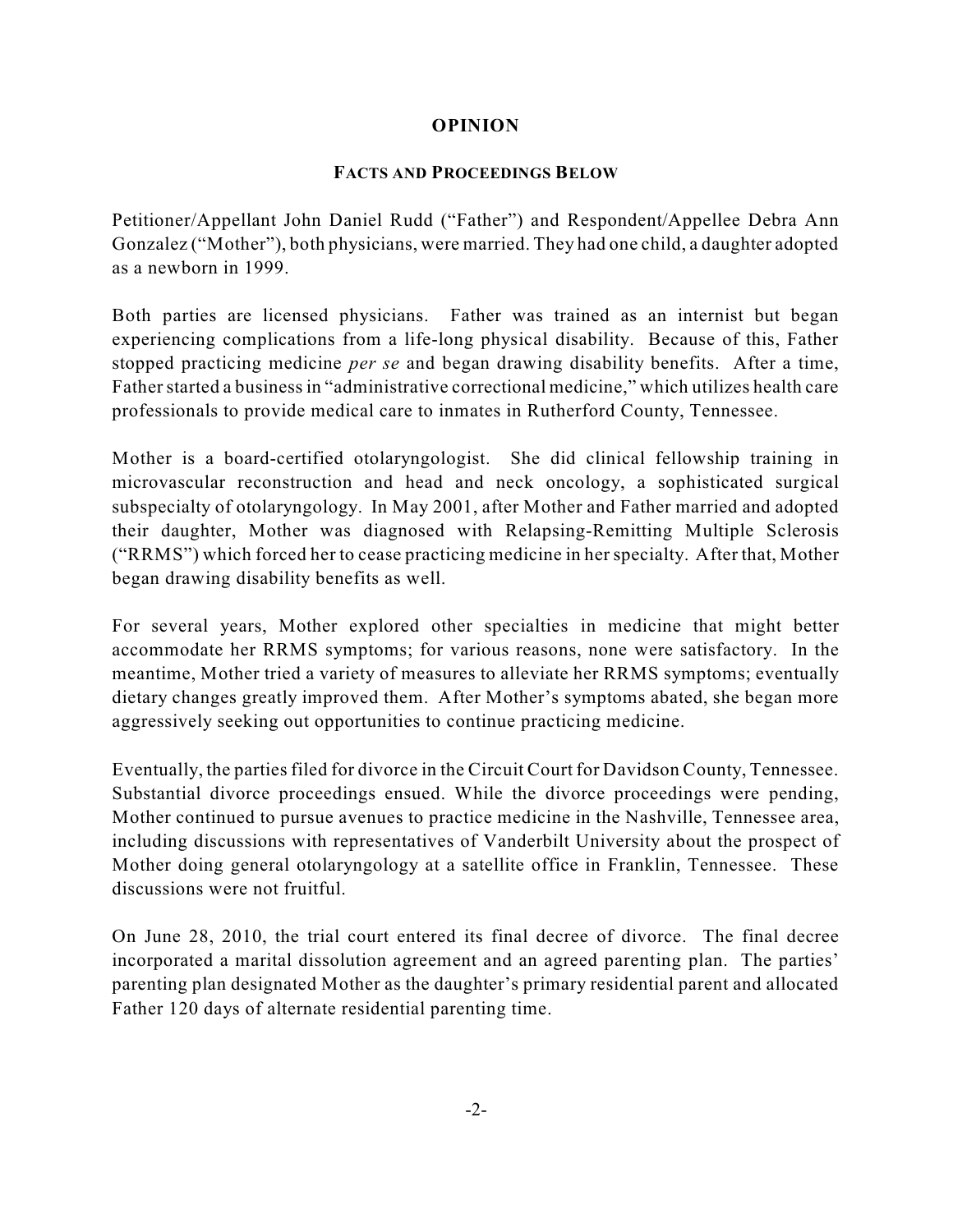About a year and three months later, on September 27, 2011, Mother sent Father a certified letter to notify him of her plan to relocate with their daughter to Springfield, Illinois. After an approximate 10-year absence from her specialty, Mother said that she planned to retrain in her subspecialty, microvascular reconstruction and head and neck oncology, at Southern Illinois University ("SIU") School of Medicine. The dietary and other changes that Mother made abated her RRMS symptoms enough to allow her to return to practicing in this area.

Father did not agree with Mother's plan. On October 11, 2011, he filed a petition in opposition to Mother's relocation in the trial court. The petition asserted that Mother's contemplated relocation did not have a reasonable purpose, was vindictive, and posed a substantial threat of harm to their daughter. Mother filed a counter-petition asking the trial court to approve her proposed relocation.

In November 2011, Mother's former attorney sent correspondence to Father, alluding to possible tort claims against him for alleged actions that she discovered in the course of discovery in the divorce litigation. Mother asserted that, in 2005, Father secretly took her medical records to an expert in multiple sclerosis for evaluation; Mother claimed that the expert suggested to Father that Mother's diagnosis may have been incorrect, and that Father did not disclose this information to Mother. Prior to a tort lawsuit being filed, in March 2012, Mother's former attorney sent Father a letter offering to forego the tort lawsuit if he elected to withdraw his petition opposing relocation.

When Father declined Mother's offer to dismiss the tort claims in exchange for dropping his objection to her relocation, she filed a separate tort lawsuit against Father in another division of the Circuit Court of Davidson County. The lawsuit sought compensatory damages under a variety of tort theories, including outrageous conduct, intentional misrepresentation, negligent misrepresentation, and fraudulent concealment. Despite the fact that Father declined to relent on his opposition to Mother's proposed relocation, Mother eventually nonsuited her tort lawsuit against Father.

The trial court below scheduled the trial on Mother's proposed relocation for three days in August 2012. In advance of the trial, Mother filed a proposed new parenting plan that allocated Father 125 days of residential parenting time with the parties' daughter.

A few days before the scheduled trial, Father changed his position on whether he and Mother had substantially equal intervals of parenting time with their daughter. In prior court filings, Father had not disputed that Mother spent more parenting time with their child than he did. In Father's trial brief, however, he took the position that he actually exercised substantially more parenting time than the 120 days set forth in the parties' parenting plan, and that he in fact had only 12 days fewer than Mother during the previous year. Based on this, Father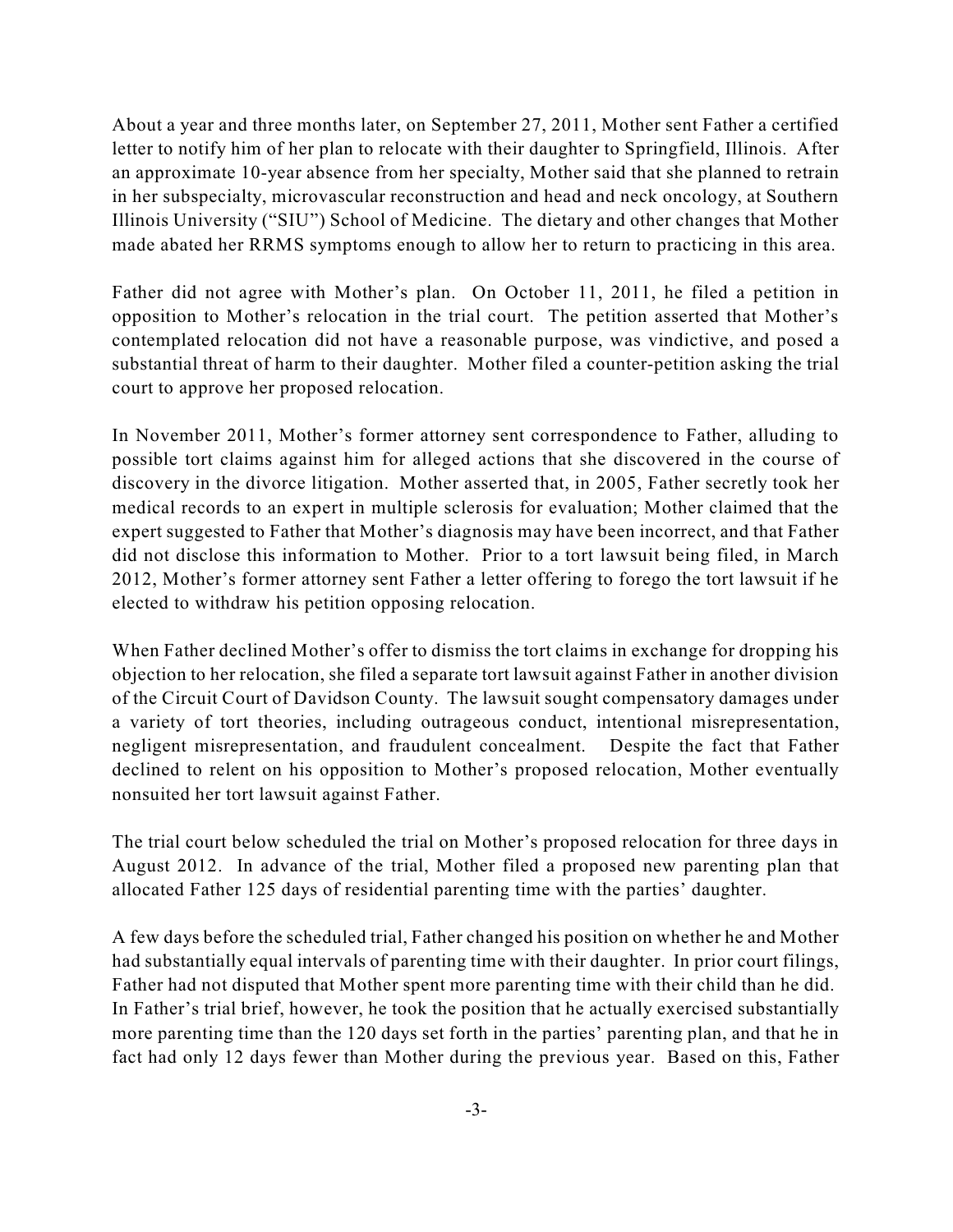argued that the parties had substantially equal parenting time, which would affect the standard used by the trial court under Tennessee's parental relocation statute.<sup>1</sup>

At the outset of the trial, the trial court heard testimony on the number of parenting days each party had with the child. The proof established that Mother agreed to Father having extra parenting time with the parties' child, over and above the parenting time allocated to Father in the parties' agreed parenting plan and that this was done at least in part to assist Mother. The trial court made a preliminary finding that Father had had 154 days of parenting time with the child during the previous year; thus, Father had approximately 42% of the total parenting time and Mother had approximately 58%.

The trial court rejected Father's argument that this amounted to substantially equal intervals of time with the child. The remainder of the relocation proceedings were premised on the trial court's holding that Mother had substantially more parenting time with the child.

At the trial, the trial court heard testimony from Mother, Father, the parties' daughter, and other witnesses. The trial court also considered deposition testimony from Mother's treating physician, the chair of the Department of Otolaryngology at Vanderbilt University, and an otolaryngologist employed by Vanderbilt who discussed employment opportunities with Mother, as well as deposition testimony from two faculty members with the SIU School of Medicine, both of whom discussed a retraining plan with Mother in her otolaryngology subspecialty.

At trial, Father took the position that Mother's separate tort lawsuit against Father demonstrated that her proposed relocation was motivated by vindictiveness. In support, Father sought to introduce into evidence the March 2012 correspondence from Mother's former attorney which Father contended was solely an attempt by Mother to get Father to withdraw his opposition to Mother's relocation, in exchange for Mother dropping the tort claims against him. The trial court held that Mother's separate tort lawsuit was not relevant to the relocation proceedings, given the statutory definition of a "vindictive" motive in the parental relocation statute. The trial court also held that correspondence from Mother's attorney constituted settlement or compromise negotiations, and thus, wasinadmissible under Rule 408 of the Tennessee Rules of Evidence.

Father also argued to the trial court that Mother's proposed relocation was not for a reasonable purpose. Father contended that Mother's relocation was unnecessary because

<sup>&</sup>lt;sup>1</sup>As discussed in more detail below, under Tennessee Code Annotated § 36-6-108, the standard of proof for the parent who opposes relocation is considerably less if both parents spend substantially equal intervals of time with the child or children. *See* Tenn. Code Ann. § 36-6-108 (2008).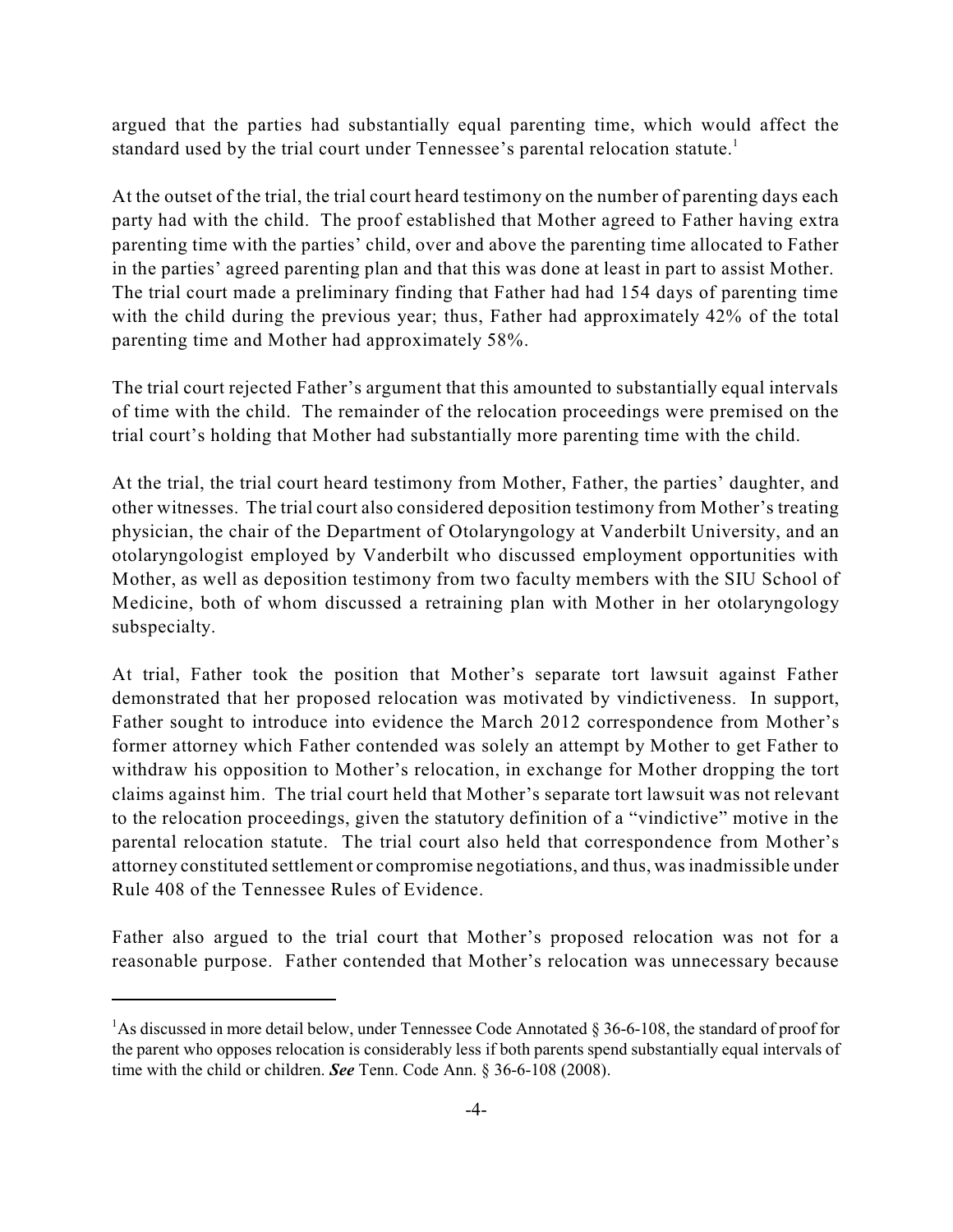Mother could have taken a position closer to Nashville. In her testimony, Mother described her efforts to explore potential job positions, some with Vanderbilt University and its affiliates in functional medicine, sleep medicine, and general otolaryngology. For example, Mother discussed with Vanderbilt representatives a position doing general otolaryngology at a satellite office in Franklin, Tennessee. None of Mother's discussions led to a job offer; Mother testified that she removed herself from consideration for the Franklin, Tennessee otolaryngology job position because it involved primarily basic "tubes and tonsils" procedures in a non-academic setting and did not utilize her advanced subspecialty training. Mother said it was significant to her that she have a job position that allowed her to perform the specialized procedures in which she had trained.

Father also argued that Mother's proposed relocation did not have a reasonable purpose because Mother did not have a job offer in Springfield, Illinois, only the hope of securing one. The testimony of Mother's contacts at the SIU School of Medicine indicated that both were former colleagues of Mother. The testimony from Mother and the two SIU faculty members indicated that the arrangement at SIU was that the School of Medicine would develop a special program for Mother to retrain in her subspecialty; after that, a faculty appointment at the School of Medicine was "highly likely." The retraining position at SIU would have a salary of approximately \$58,000 per year, with a salary renegotiation for a faculty appointment; such a faculty member would generally receive approximately \$250,000 per year.

On October 29, 2012, the trial court issued an oral ruling granting Mother permission to relocate to Springfield, Illinois with the child. The trial court entered a written order on November 9, 2012. The written order adopted Mother's proposed parenting plan and attached and incorporated by reference the trial court's earlier oral ruling. The written order stated:

This Court finds that [Father] failed to meet his burden of proof under Tenn. Code Ann. Sec. 36-6-108(d) establishing that [Mother's] move to Springfield, Illinois to take a position as a surgeon with Southern Illinois University was not for a reasonable purpose. [Father] also presented no proof that the move could cause substantial harm to the minor child. Finally, [Father] failed to carry his burden of proof that the proposed move was vindictive.

The Court also finds that this is not a case where the parties had substantially equal time. After a hearing on that issue on the first day of trial, this Court finds that [Father], during the past twelve months, had visitation with the Child for 154 days, or 42.19% of the time, which is not substantially equal time. Therefore, the provisions of Tenn. Code Ann. Sec[.] 36-6-108(d) applied.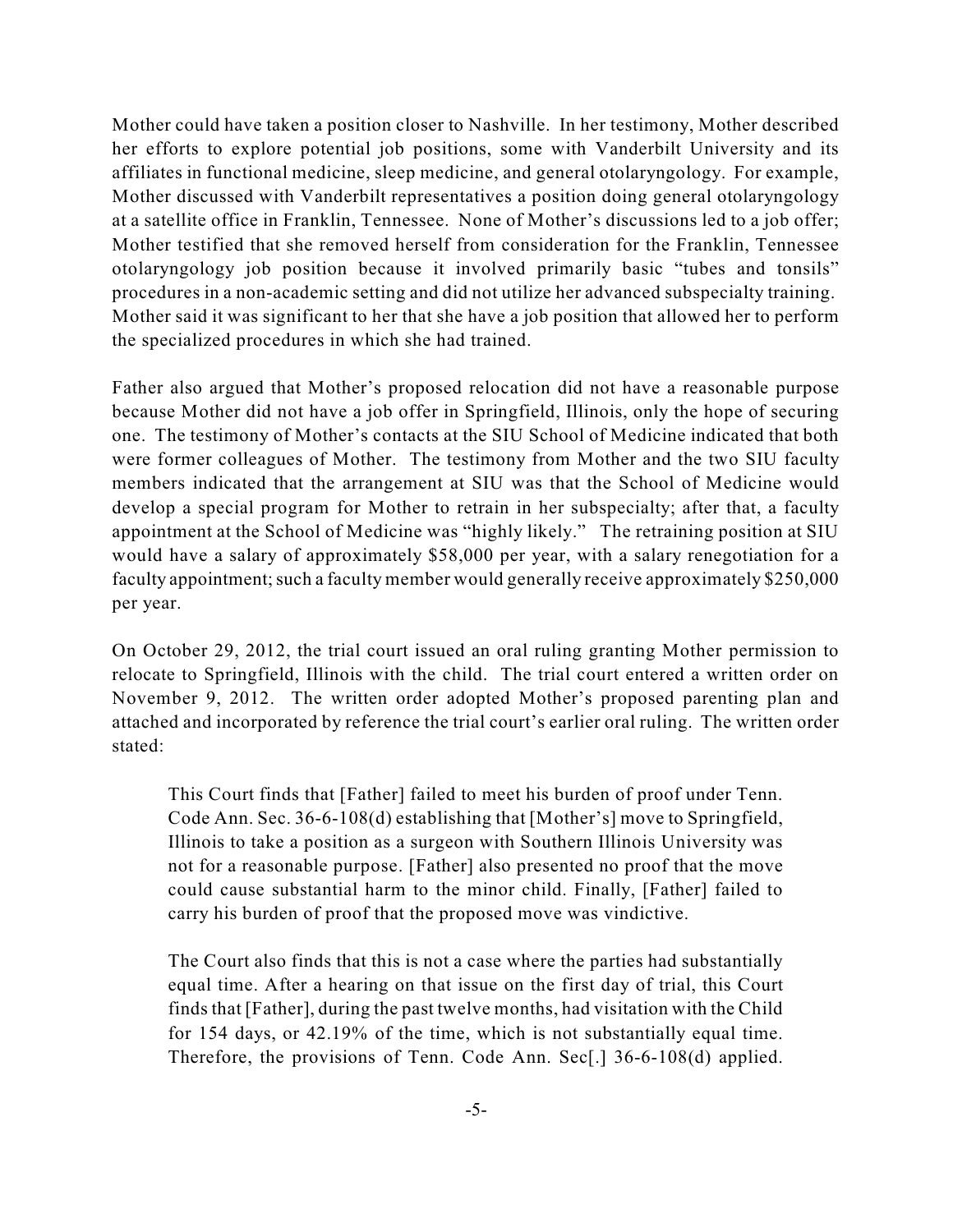Because of the trial court's findings above, it was not necessary for the Court to reach the issue of whether the relocation was in the best interests of the minor child. This Court will allow [Mother] to relocate to Springfield, Illinois with the parties' minor child. . . .

The trial court's holding in its written order was supported by more detailed findings of fact in its oral ruling:

Additionally, the Court, after hearing the testimony of both parties, watching the demeanor of the parties during their testimony and the way they testified, the Court is giving great weight to the testimony of [Mother] and accepts her testimony where it conflicts with [Father].

The Court finds that based on [Father's] testimony in his deposition, the testimony heard by the Court, and the evidence introduced, the desire of [Mother] to retrain in her area of expertise is reasonable.

The Court further finds that retraining in her area of expertise is not available in Nashville despite the efforts of [Mother] to attempt to have Vanderbilt to retrain her in her area.

The Court further finds that the program at Southern Illinois University created for her retraining is the only program available to her at this time.

Further, the Court finds that the significance of [Mother's] retraining substantially outweighs the gravity of [Father's] loss of his schedule of alternate parenting time that he previously exercised under the original parenting plan.

Bottom line, the Court finds that [Father] failed to carry the burden of proof that [Mother's] proposed relocation does not have a reasonable purpose.

The Court further finds that there was no proof introduced by [Father] that the relocation proposed a threat of specific and serious harm to the child that outweighs the threat of harm to the child of change of custody.

Finally, [Father] argues that the move is vindictive. The basis of the argument is that the move would dramatically decrease his number of days. Additionally, [Father] claims that [Mother] is still angry towards him.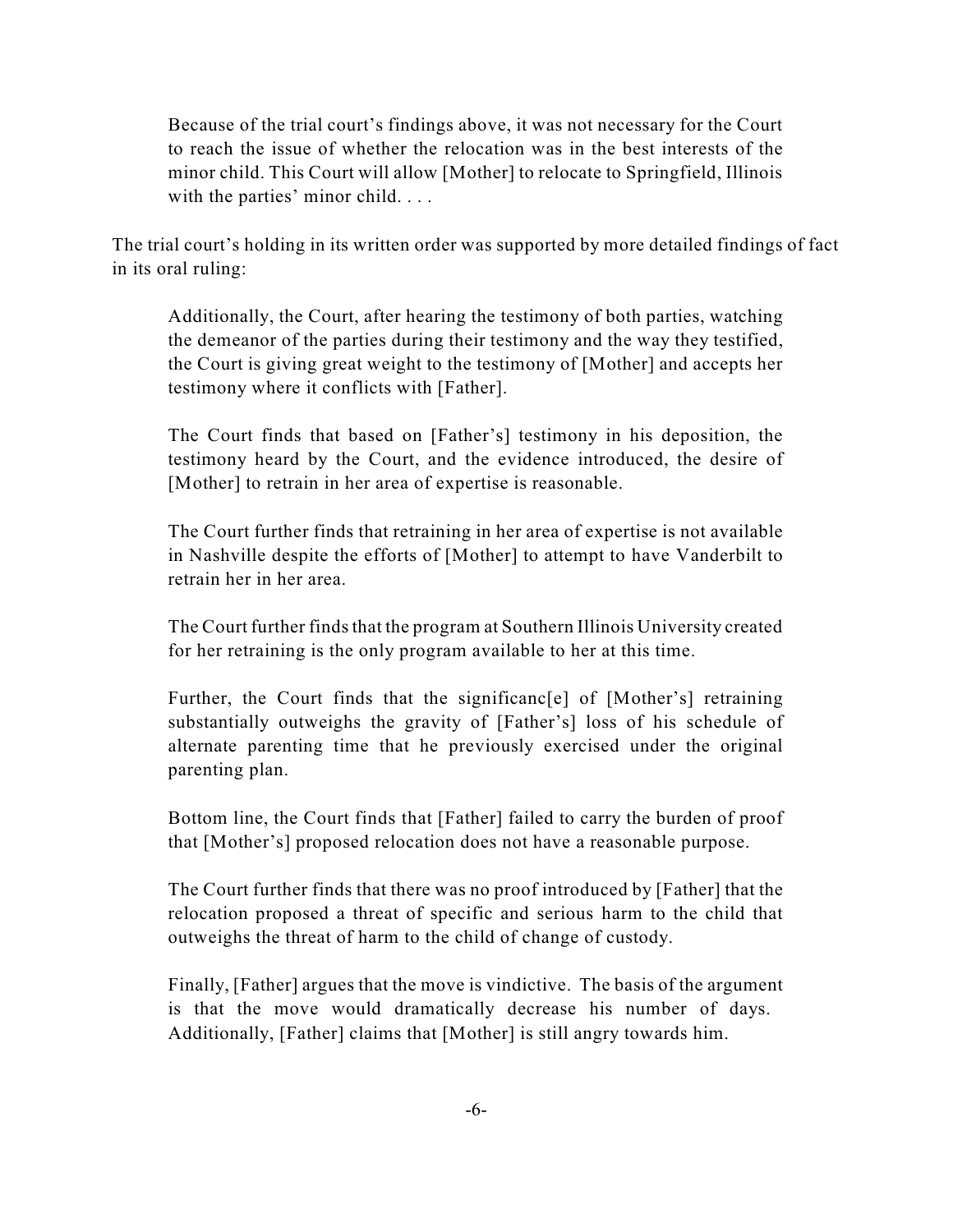The proof established that [Mother] has always encouraged the relationship between the child and [Father]. One need not look beyond [Father's] own words in his amended petition where he states under oath, quote, he had 120 days of parenting time per year, but that the parties have also worked together well and on many occasions the father has had additional time with the minor child, end quote.

[Father] has failed to establish any sort of pattern by [Mother] to disrupt or refuse any parenting time that he was entitled to. Quite frankly, the opposite is true. The overwhelming proof establishes that[,] despite the differences between [Father] and [Mother,] . . . they have worked well together for the betterment of this minor child . . . .

[Father's] other basis that the move is vindictive is that [Mother] is angry with [him]. This, [Mother] admits; however, these parties were married and then they got divorced. There is no requirement that they be friends.

Despite [Mother's] anger towards [Father] she's continued to work with him in a positive way to ensure that he has a healthy and loving relationship with [their daughter].

[Father] claims that he would be losing days with the child. In his amended petition [Father] requests 120 days. [Mother] has offered him more than the number of days that he is requesting in his petition.

According to the unreported case Helton versus Helton – which is found at M2002-02792-COA-R3-C[V] – a Tennessee Court of Appeals case filed on January 13, 2004 – an offer – the Court of Appeals states that an offer of visitation with a schedule that would offer the same number of days or the number of days requested combined with the finding of reasonable purpose is sufficient to find that there is no vindictive motive.

The guidance of the Helton case combined with a complete lack of proof of any ill or vindictive motive on the part of [Mother] establishes that [Father] has failed to carry his burden of proof that the proposed move is vindictive.

Based on the findings and conclusions by this Court, the Court approves [Mother's] proposed relocation with the minor child ....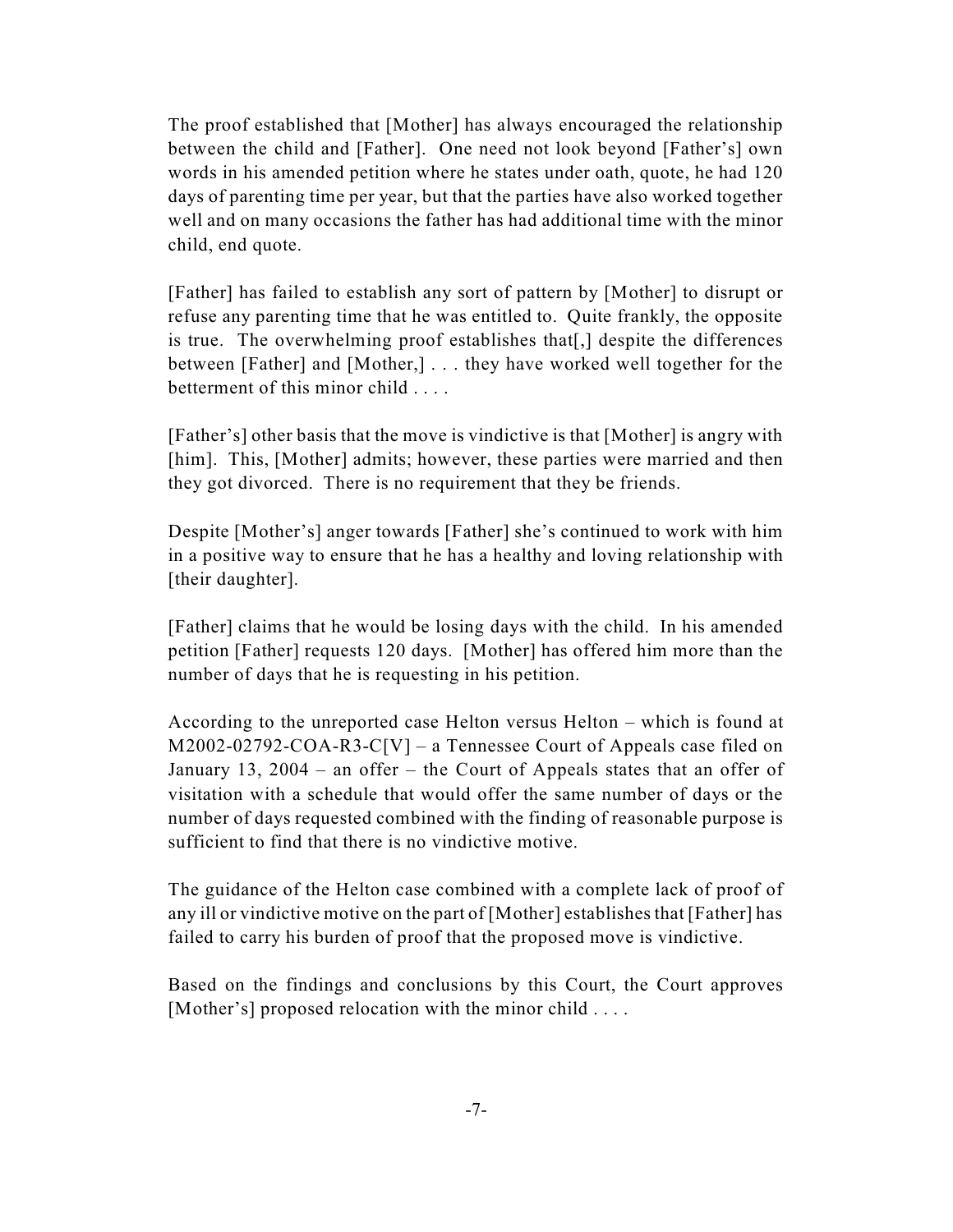Thus, the trial court specifically credited Mother's testimony over that of Father. It held that Mother's desire to retrain in her field of expertise was a reasonable purpose to relocate, and that such retraining was available in Springfield but not in Nashville. The trial court found that Father had introduced no proof of vindictiveness and that the proof showed that Mother had worked well with Father in the best interest of their child. The trial court emphasized that Mother's proposed parenting plan gave Father both more parenting days than the prior parenting plan and more than Father requested in his petition, and thus, held Father had failed to prove that Mother's motive for the proposed relocation was vindictive.

For those reasons, the trial court permitted Mother's proposed relocation. Given the income disparity between Mother and Father, the trial court also awarded Mother a portion of her attorney fees, an award of \$60,000. 2

A few days later, Father filed a motion to alter or amend the trial court's order and for a stay while the case was pending on appeal. In an order entered on January 8, 2013, the trial court slightly altered the parenting schedule but otherwise denied the motion to alter or amend as well as Father's request for a stay. Father now appeals.

## **ISSUES ON APPEAL AND STANDARD OF REVIEW**

On appeal, Father raises six issues:

(1) The trial court erred when it ruled that evidence regarding Mother's tort suit against Father was inadmissible.

(2) The trial court erred when it barred admission of evidence showing Mother's vindictiveness because she had purportedly proposed a parenting plan offering [F]ather the same number of days of residential time.

(3) The trial court erred when it found that [M]other's proposed relocation to Springfield, Illinois, was not for a vindictive purpose.

(4) The trial court erred when it found there was a reasonable purpose for [M]other's relocation to Springfield, Ill.

(5) The trial court erred when it made credibility findings against the [F]ather.

<sup>&</sup>lt;sup>2</sup> The combined total of both parties' attorney fees in this case was \$195,817; the trial court noted that while these fees were "higher than one might expect," they were neither "unnecessary" nor "unreasonable" in this case.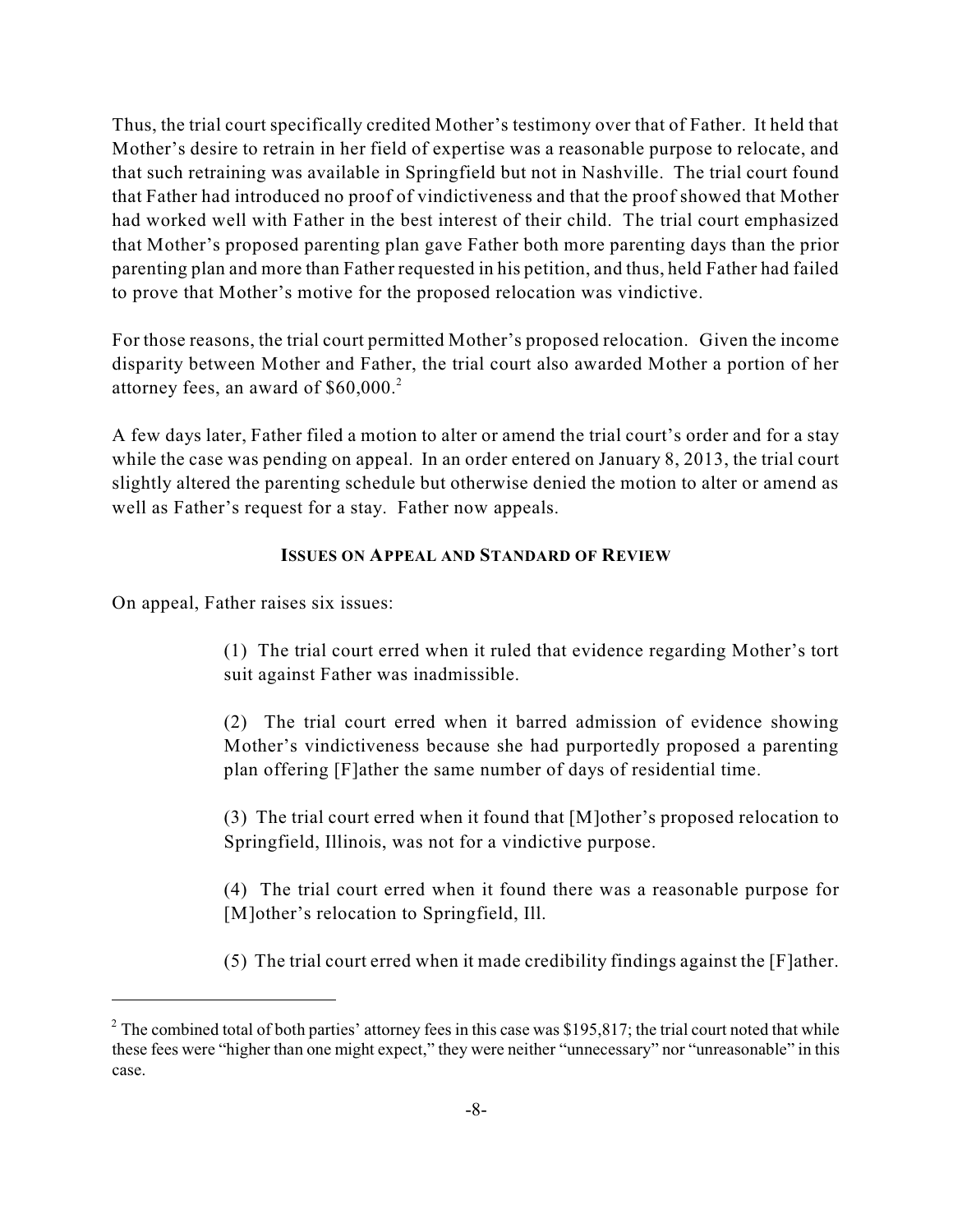(6) The trial court erred in awarding attorney fees to the [M]other.

We review the trial court's findings of fact *de novo*, presuming those findings to be correct unless the evidence preponderates otherwise. Tenn. R. App. P. 13(d); *Robinson v. Robinson*, No. M2003-02289-COA-R3-CV, 2005 WL 1541861, at \*2 (Tenn. Ct. App. June 30, 2005). We give great weight to the trial court's credibility determinations, as the trial court is in the best position to assess the demeanor of the witnesses. *Robinson*, 2005 WL 1541861, at \*2; *Mitchell v. Mitchell*, No. M2004-00849-COA-R3-CV, 2005 WL 1521850, at \*1 (Tenn. Ct. App. June 27, 2005). Issues of law are reviewed *de novo*, with no presumption of correctness. *Nelson v. Wal-Mart Stores, Inc*., 8 S.W.3d 625, 628 (Tenn. 1999).

#### **ANALYSIS**

"One of the most common post-divorce flashpoints occurs when the primary residential parent decides to move with his or her child or children to another city or state. The farther the move, the more intense the opposition because of the move's effect on visitation and the ability of the other parent to foster and maintain an appropriate relationship with his or her child or children." *Collins v. Coode,* No. M2002-02557-COA-R3-CV, 2004 WL 904097, at \*2 (Tenn. Ct. App. Apr. 27, 2004).

An overview of the relevant statute is helpful for resolution of the issues on appeal in this case. In 1998, Tennessee's legislature initially enacted the parental relocation statute, Tennessee Code Annotated § 36-6-108, which set out the framework for courts to determine whether to permit the primary residential parent to relocate with the child outside Tennessee or more than 100 miles away inside Tennessee.<sup>3</sup> The statute provides that, when parents spend substantially equal amounts of time with the child, "[n]o presumption in favor of or against the request to relocate with the child shall arise," and the trial court must determine whether permitting the relocation is in the child's best interest. Tenn. Code Ann. § 36-6-108(c).

In this case, Father argued in the trial court below that he and Mother spent substantially equal intervals of time with their daughter. The trial court made a factual finding that Mother spent more parenting time with the child, and Father has not appealed that finding. Therefore, we

 ${}^{3}$ Since 1998, this statute has been amended twice: once in 2007 to add subsection (i) which provides that either parent may in the discretion of the court recover reasonable attorney fees and other litigation expenses from the other parent; and again in July 2013, to be made applicable to situations in which a primary residential parent sought to relocate 50 miles away within the state of Tennessee, as opposed to 100 miles. *See* 2013 Tenn. Pub. Acts ch. 352; 2007 Tenn. Pub. Acts ch. 187. For purposes of this case, we rely on the verison of Section 36-6-108 which was in place at the time the trial in this matter occurred. *See* Tenn. Code Ann. 36-6-108 (2008).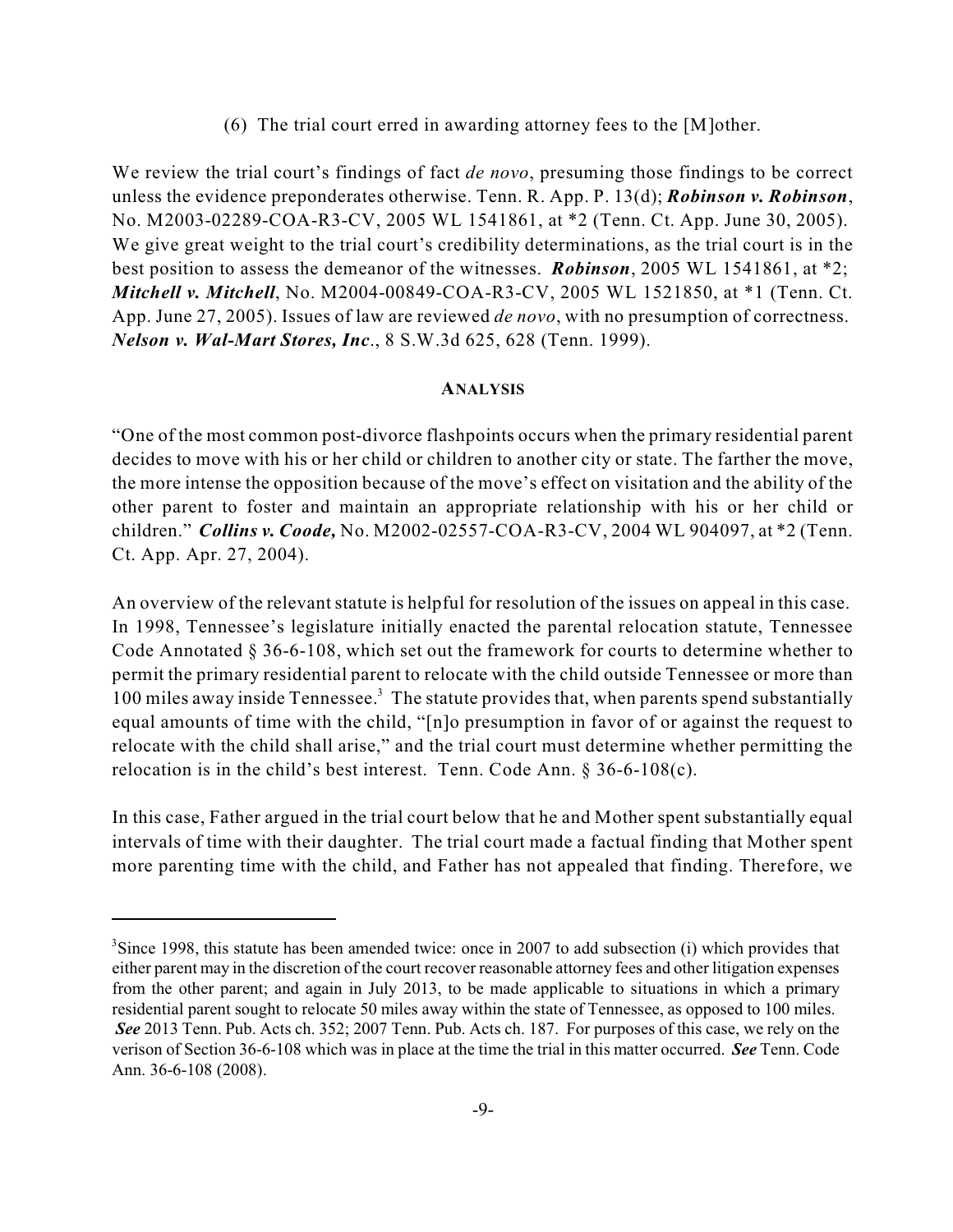must treat it as undisputed on appeal that Mother spends the greater amount of time with the child.

Where the parents do not spend substantially equal intervals of time with the child, Tennessee Code Annotated § 36-6-108 has "a legislatively mandated presumption in favor of [the] relocating custodial parent. . . ." *Collins*, 2004 WL 904097, at \*2. *See also Elder v. Elder*, No. M1998-00935-COA-R3-CV, 2001 WL 1077961, at \*5 (Tenn. Ct. App. Sept. 14, 2001). Under Tennessee Code Annotated  $\S$  36-6-108(d)(1), the trial court must grant the primary residential parent permission to relocate unless the parent opposing relocation proves at least one of three enumerated grounds: (1) that the relocation does not have a reasonable purpose; (2) that the relocation poses a threat of specific and serious harm that outweighs the risk of harm that would result from a change of custody; or (3) that the primary residential parent's motive for the relocation is vindictive. Tenn. Code Ann. § 36-6-108(d)(1)(2008); *Webster v. Webster,* No. W2005-01288-COA-R3-CV, 2006 WL 3008019, at \*8 (Tenn. Ct. App. Oct. 24, 2006). The parent opposing the relocation bears the burden of proof to establish one of these three grounds, and if he or she fails to do so, the relocation must be permitted. *Webster,* 2006 WL 3008019, at \*14; *In re Iyana R. W*., No. E2010-00114-COA-R3-JV, 2011 WL 2348458, at \*3 (Tenn. Ct. App. June 8, 2011). If the parents do not spend substantially equal intervals of time with the child, the trial court will not address the issue of whether the relocation is in the best interest of the child until and unless one of the statutory grounds is proven. *See* Tenn. Code Ann. § 36-6-108(e); *Kawatra v. Kawatra*, 182 S.W.3d 800, 803 (Tenn. 2005). We now address the arguments Father raises on appeal. 4

## **Vindictive Motive**

Several of Father's issues center on the ground for opposing relocation set forth in Section 36-  $6-108(d)(1)(C)$ , that the primary residential parent's motive for relocation is "vindictive." Father argues overall that Mother's anger toward him over various issues showed vindictiveness. In particular, Father points to Mother's separate tort lawsuit against him, Mother's actions related to the sale of the marital home, and Mother's accusations that Father was "racially insensitive" and that he prescribed a "controlled substance" for their minor child. Specifically, Father contends that the trial court erred in excluding from evidence correspondence from Mother's attorney offering to drop the tort claims if Father dropped his opposition to Mother's move, as well as evidence that Mother filed a purportedly false affidavit in connection with the sale of the marital home. Father also maintains that the trial court erroneously relied on *Helton v. Helton,* No. M2002-02792-COA-R3-CV, 2004 WL

<sup>&</sup>lt;sup>4</sup> We note that Father has also not raised as an issue on appeal whether the trial court erred in finding that the relocation did not pose a threat of specific and serious harm that outweighed the risk of harm that would result from a change of custody, thus we do not address it.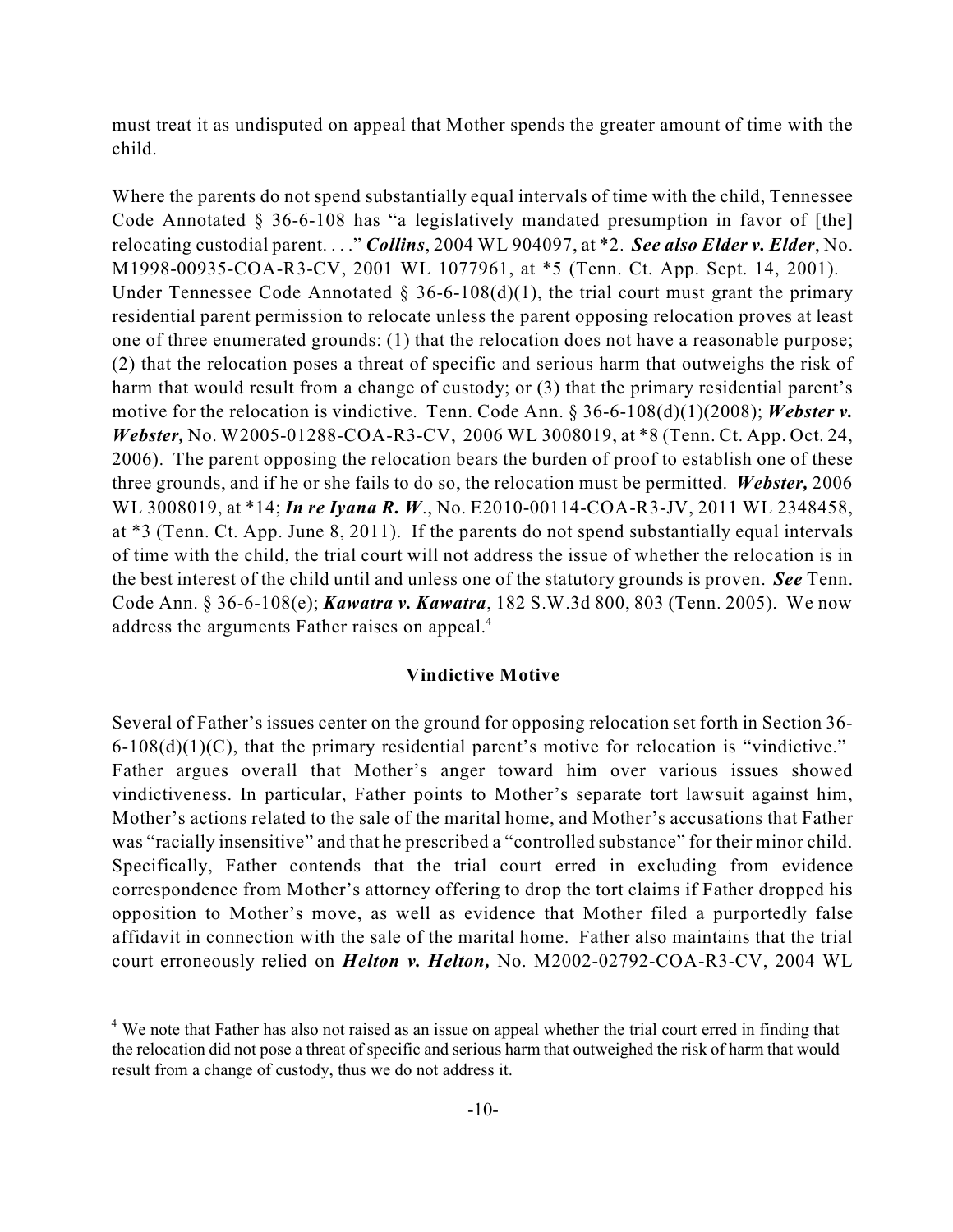63478 (Tenn. Ct. App. Jan. 13, 2004), because Mother's proposed parenting plan allocated to Father less parenting days than he *actually received* in the previous year, in light of the fact that he got more parenting time than was stated in the parties' parenting plan.

As noted by the learned trial judge below, the term "vindictive" is a defined term under the parental relocation statute. Under Section  $36-6-108(d)(1)(C)$ , the trial court may hold that the primary residential parent's motive for the proposed relocation is "vindictive" only if the parent who opposes relocation proves that the relocation "is intended to defeat or deter visitation rights of the non-custodial parent or the parent spending less time with the child." Tenn. Code Ann.  $$36-6-108(d)(1)(C)(2008)$ . Where the legislature defines a term, courts applying the statute must utilize the statutory definition. *State v. Goodman*, 90 S.W.3d 557, 565 (Tenn. 2002) ("[T]his Court must presume that the legislature says in a statute what it means and means in a statute what it says.").

From our review of the transcript of the trial proceedings and the trial court's ruling and order, it appears that the trial court held first that the evidence Father sought to introduce was not relevant in light of the statutory definition of the term "vindictive." In addition, as to the correspondence from Mother's attorney on the tort claims, the trial court excluded it as attempts to settle or compromise a claim within the meaning of Rule 408 of the Tennessee Rules of Evidence.<sup>5</sup> The trial court was of course aware of its own factual finding at the outset of the trial that Father actually received more parenting days than was allocated to him under the parties' parenting plan and pointed out that this fact showed that Mother had supported Father's relationship with the child and had consistently cooperated with Father to co-parent.

In our view, the trial court's analysis was spot on. First and foremost, we are not at liberty to broaden the definition of "vindictive" provided by the legislature in the parental relocation statute. None of the evidence Father sought to offer tends to show vindictiveness within the

Tenn. R. Evid. 408 (2013).

 $5$ Rule 408 states:

Evidence of (1) furnishing or offering to furnish or (2) accepting or offering to accept a valuable consideration in compromising or attempting to compromise a claim, whether in the present litigation or related litigation, which claim was disputed or was reasonably expected to be disputed as to either validity or amount, is not admissible to prove liability for or invalidity of a civil claim or its amount or a criminal charge or its punishment. Evidence of conduct or statements made in compromise negotiations is likewise not admissible.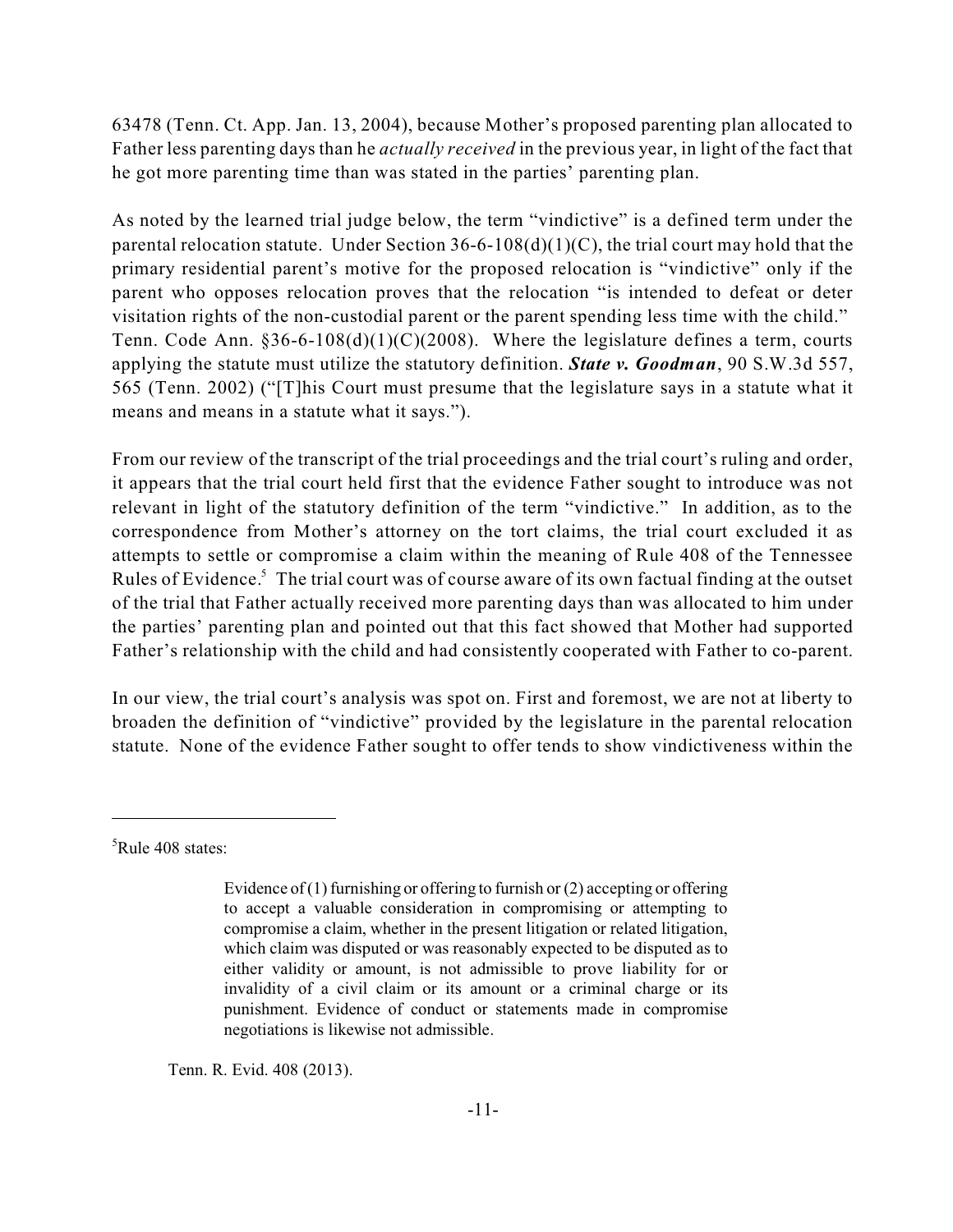meaning of the statute. See Tenn. R. Evid. 401.<sup>6</sup> Mother's anger at Father over specific divorce-related issues, or indeed her general anger at him in the wake of the divorce, does not in and of itself demonstrate vindictiveness. If vindictiveness could be established merely by proving that the primary residential parent retained bad feelings toward the other parent in the wake of the divorce, few divorced parents would ever receive court permission to relocate with the parties' child. As the trial court wryly observed, "[T]hese parties were married and then they got divorced. There is no requirement that they be friends."

We also find no error in the trial court's decision to exclude the correspondence from Mother's attorney about the possibility of dismissing Mother's separate tort claims under Rule 408 of the Tennessee Rules of Evidence. *See White v. Vanderbilt Univ.*, 21 S.W.3d 215, 222-223 (Tenn. Ct. App. 1999)(trial court's evidentiary decisionsreviewed under an abuse of discretion standard.").

We agree with the trial court that Father "failed to establish any sort of pattern by [Mother] to disrupt or refuse any parenting time that he was entitled to. Quite frankly, the opposite is true." The undisputed evidence shows that, whatever residual ill feelings Mother may have had toward Father after the dissolution of their marriage, she put them aside to support Father's relationship with the child and to give Father more parenting time than was allocated to him under the parties' agreed parenting plan. Under all of these circumstances, we affirm the trial court's holding that Father failed to carry his burden of proving that Mother's motive for relocating was vindictive.

## **Reasonable Purpose**

Father also argues that the trial court erred in holding that Mother's proposed relocation was for a reasonable purpose. He emphasizes that the evidence showed that, at the time of trial, Mother had not received an actual job offer from SIU; rather, she had only the hope of a job offer after her retraining. Father insists that the evidence does not show that SIU created a retraining program for Mother. He contends that the evidence does not support the trial court's finding that neither retraining nor a job were available in the Nashville area, because Mother removed her name from consideration for a job with Vanderbilt. Father argues that re-entering her otolaryngology subspecialty would be financially detrimental to Mother because she would lose her disability payments and that the stress that would accompany Mother's re-entry into her subspecialty would increase the probability of a relapse of her RRMS. For all of these

 ${}^{6}$ Rule 401 of the Tennessee Rules of Evidence defines "relevant evidence" as "evidence having any tendency to make the existence of any fact that is of consequence to the determination of the action more probable or less probable than it would be without the evidence." Tenn. R. Evid. 401 (2013).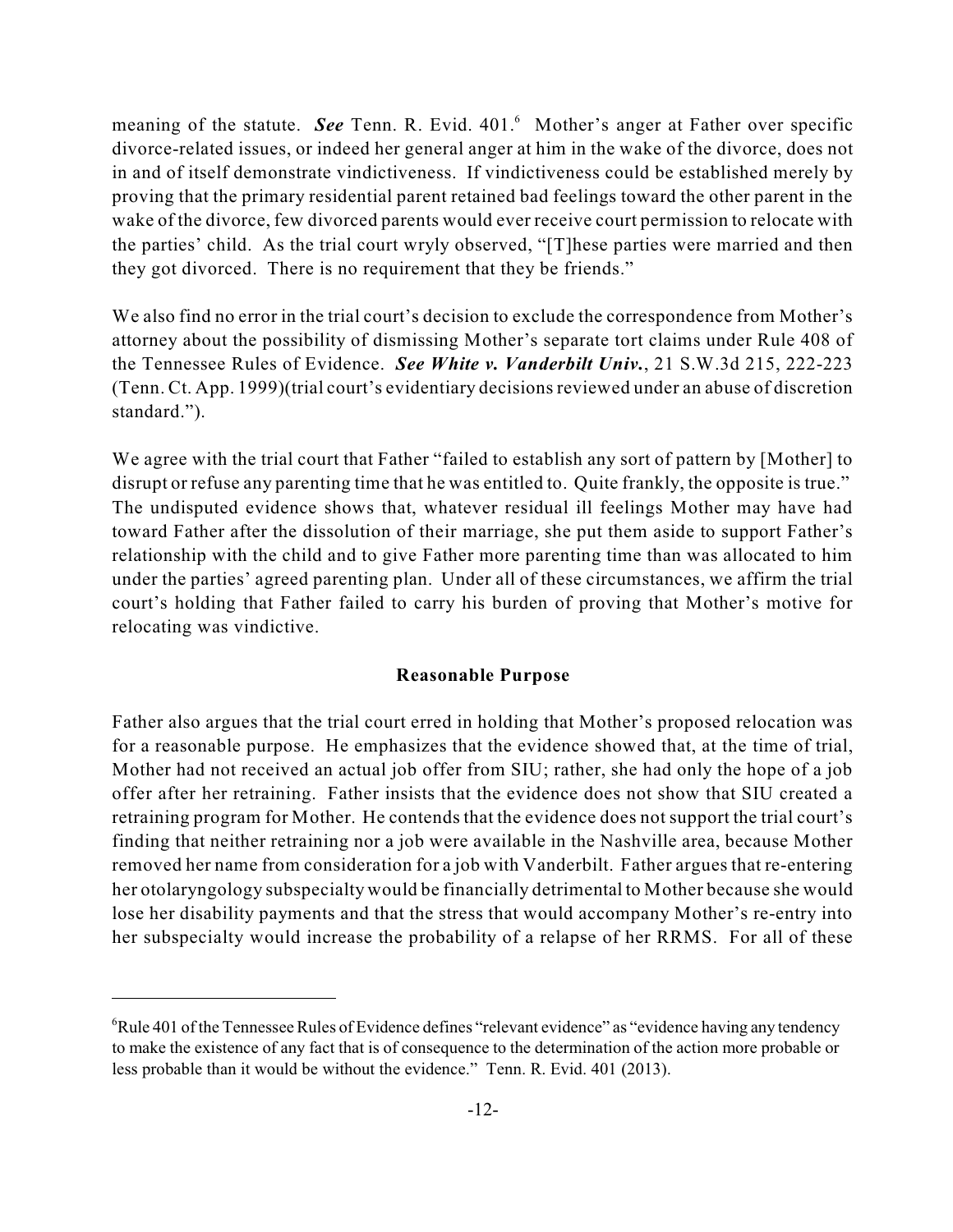reasons, Father argues, the trial court erred in holding that Mother's proposed relocation was for a reasonable purpose.

This Court has previously discussed the "reasonable purpose" ground for opposing a proposed relocation:

Although the statute does not elaborate on the meaning of the ground that the relocation "does not have a reasonable purpose," since the statute was apparently enacted with reference to the court's opinion and dissent in *Aaby v. Strange*, we interpret the statute against that backdrop. In her dissent, Justice White obviously emphasized the seriousness of the loss, to the child as well as the non-custodial parent, of the opportunity for the non-custodial parent to participate in the child's activities, such as soccer games and recitals, even if the activities do not fall within the non-custodial parent's designated "parenting time." *Aaby [v. Strange]*, 929 S.W.2d [623], 631 [(Tenn. 1996)]. She advocated requiring the parent who proposes to relocate to establish "some reason" for the move, observing that such a rule would oblige the custodial parent to"deliberate" and "evaluate" a decision to move, without impeding "the custodial parent's freedom of movement. . . ." *Id.* She advocated an approach that would "not destroy the efforts" of non-custodial parents "to participate more fully in their children's lives. . . ." *Id.*

While the *Aaby* dissent advocated requiring the relocating parent to prove "some reason" for the move, the statute ultimately enacted incorporated a more rigid structure. First, the parent seeking to relocate with the child must notify the other parent of the proposed move. T.C.A. § 36-6-108(a) (2005). The notice must contain, *inter alia*, the relocating parent's "reasons for the relocation. . . ." T.C.A.  $\S 36-6-108(a)(3)(2005)$ . If the parties cannot agree, the parent opposing relocation must file a petition stating such opposition. T.C.A.  $\S 36-6-108(d)(1)$ (2005). The parent seeking to relocate may not do so until he or she has received the court's permission. *Id***.** The statute then provides that the court " shall " grant such permission to relocate unless it finds one of the enumerated grounds for denial of permission, such as the fact that the relocation does not have a reasonable purpose. *Id***.**

Therefore, in sum, the parent seeking to relocate is required initially to state his or her reasons for the proposed relocation. T.C.A. § 36-6-108(a)(3) (2005). The burden then is on the parent opposing the move to prove that the proposed relocation "does not have a reasonable purpose." T.C.A.  $\S 36-6-108(d)(1)(A)$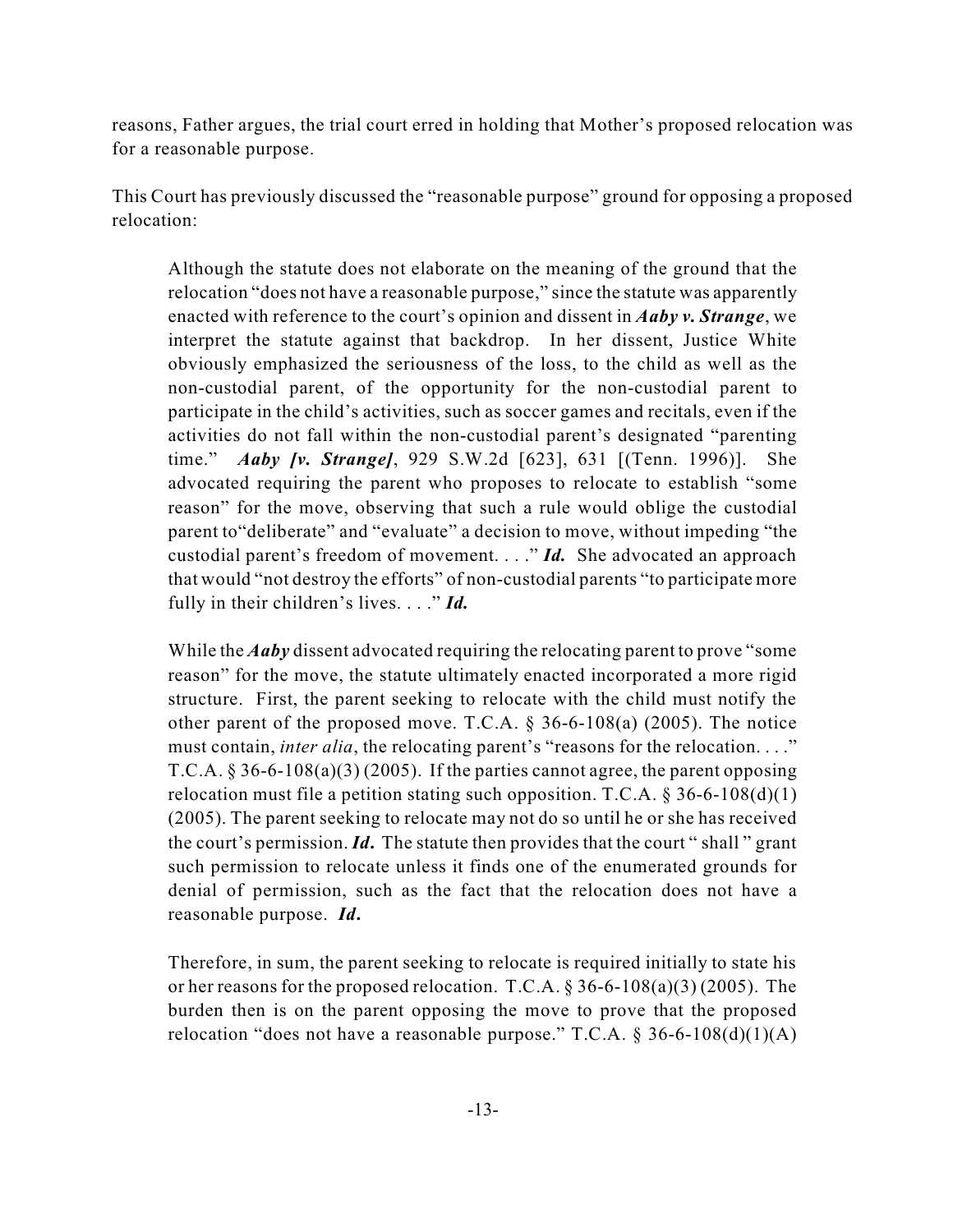(2005). If this burden of proof is not carried, the trial court is obliged to grant permission for the relocation. *Id.*

In context, it is clear that the "reasonable purpose" of the proposed relocation must be a significant purpose, substantial when weighed against the gravity of the loss of the non-custodial parent's ability "to participate fully in their children's lives in a more meaningful way." *Aaby*, 924 S.W.2d at 631. However, the statute clearly includes a presumption in favor of permitting relocation, which appears to reflect the *Aaby* majority's observation that "the interests of the custodial parent and the interests of the child are basically interrelated, even [if] they are not always precisely the same." *Id.* at 629. Moreover, the statute is plainly structured so that the issue of the best interest of the child is not reached unless and until a ground to deny relocation is established. This structure suggests that the "reasonable purpose" ground is not intended to be a guise under which the trial court goes directly to the question of whether the move is in the child's best interest, as was the common law under cases preceding *Aaby v. Strange*. This statutory structure facilitates the goals, reiterated in *Aaby*, of limiting judicial intervention and making disputes easier to resolve if they must be litigated. *Id.*

*Webster,* 2006 WL 3008019, at \*13-14. Thus, the parent who seeks to relocate must state the reasons for the proposed relocation in the notice to the other parent. The parent who opposes relocation then has the burden of proving that the proposed relocation is not for a reasonable purpose. *Id.* at \*14; *see also Mann v. Mann* 299 S.W. 3d 69, 74 (Tenn. Ct. App. 2009).

There are no bright-line rules with regard to what constitutes a reasonable purpose for a proposed relocation. *In re H.L.B-K.*, No. M2010-00561-COA-R3-JV, 2010 WL 4940586, at \*3 (Tenn. Ct. App. Nov. 30, 2010). "[D]eterminations concerning whether a proposed move has a reasonable purpose are fact-intensive and require a thorough examination of the unique circumstances of each case." *Lima v. Lima*, No. W2010-02027-COA-R3-CV, 2011 WL 3445961, at \*7 (Tenn. Ct. App. Aug. 9, 2011)(citing *In re Spencer E.*, No. M2009-02572- COA-R3-JV, 2011 WL 295896, at \*11 (Tenn. Ct. App. Jan. 20, 2011)). "[R]elevant economic factors that are typically considered include, without limitation, the relative significance of the increase, the cost of living in the proposed location compared to the present location, the firmness of the job offer, opportunity for career advancement and economic betterment of the family unit." *Slaton v. Ray*, No. M2004-01809-COA-R3-CV, 2005 WL 2756076, at \*3 (Tenn. Ct. App. Oct. 24, 2005)(citing *Mitchell v. Mitchell*, No. M2004-00849-COA-R3-CV, 2005 WL 1521850, at \*3 (Tenn. Ct. App. June 27, 2005)). "Doubtless, relocation because of a better job opportunity, greater salary, and career advancement opportunities, establishes a "reasonable purpose" within the meaning of the statute." *Butler v. Butler*, No. M2002-00347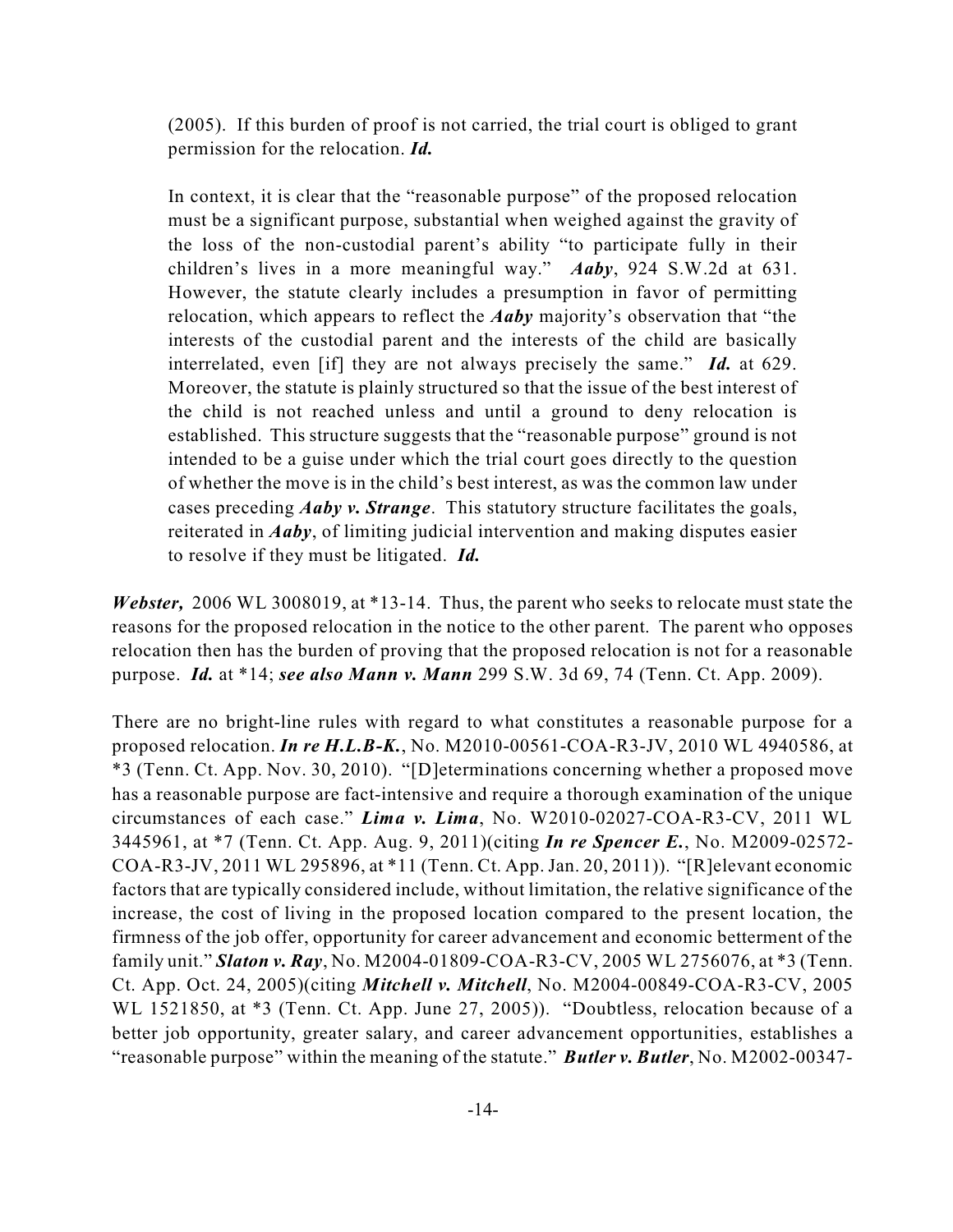COA-R3-CV, 2003 WL 367241, at \*2 (Tenn. Ct. App. Feb. 20, 2003). On the other hand, under the circumstances presented in other cases, the court has found when there is no firm job offer and no proof of better job opportunities that the move was not for a reasonable purpose. *Rogers v. Rogers*, No. M2008-00918-COA-R3-CV, 2009 WL 1034795, at \*6 (Tenn. Ct. App. Apr. 16, 2009) (citing cases). Non-economic factors must be considered as well. In all cases, the reason for the proposed relocation must be "substantial when weighed against the gravity of the loss of the non-custodial parent's ability 'to participate fully in their children's lives in a more meaningful way.' " *Webster,* 2006 WL 3008019, at \*14 (quoting *Aaby*, 924 S.W.2d at 631).

In the case at bar, the trial court held that Mother's "desire . . . to retrain in her area of expertise is reasonable." It also made a factual finding "that retraining in her area of expertise is not available in Nashville despite [Mother's] efforts . . . to attempt to have Vanderbilt to retrain her in her area." As to Mother's arrangement with SIU, the trial court found "that the program at Southern Illinois University created for her retraining is the only program available to her at this time." From our review, these findings are supported by the evidence in the record.

On appeal, Father rightly emphasizes that Mother does not have an actual job offer or a guarantee that she will get a faculty position at SIU once she completes her retraining. Mother testified that some of the terms of her employment offer were still evolving, that SIU was working on a formal offer to pay her a modest salary during her retraining, and then upon completion, offer her a faculty position with an accompanying raise in pay. The SIU faculty members testified that SIU had proposed an offer "to come on board in a fairly unstructured situation" and that the chances of Mother obtaining a faculty position were "highly likely."

While we recognize that Mother's job offer was not guaranteed, it is also important to note that non-economic factors are part of the equation. In this case, Mother is a highly trained medical professional who practiced in a sophisticated subspecialty and was then forced to give up her chosen profession for many years because of a debilitating disease. After gaining a measure of control over the symptoms of her disease, and after exhaustive efforts to find retraining in her subspecialty, she found an opportunity to complete the retraining and practice her chosen medical subspecialty again. As the trial court found, Mother's desire to retrain in her area of expertise is reasonable.

The burden that Mother's proposed relocation would place on Father's relationship with the parties' daughter must be weighed in the overall determination of whether the relocation has a reasonable purpose. The trial court did just that, and found "that the significanc[e] of [Mother's] retraining substantially outweighs the gravity of [Father's] loss of his schedule of alternate parenting time that he previously exercised under the original parenting plan." Under the totality of the circumstances, the trial court held that Father failed to carry his burden of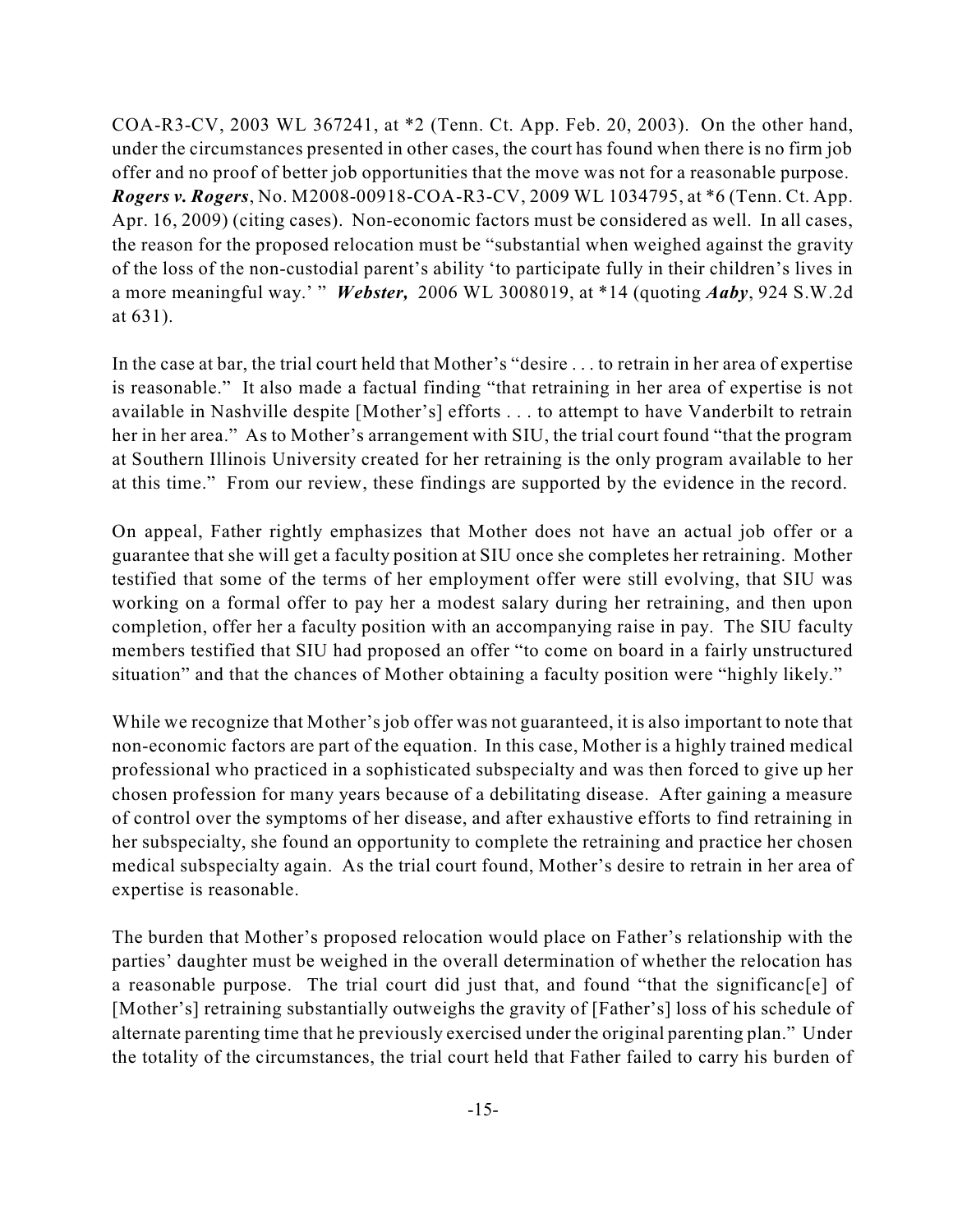proving that Mother's proposed relocation was not for a reasonable purpose. From our review of the record, we must conclude that the trial court did not err in this holding.<sup>7</sup>

"Parental relocation cases are frequently heartbreaking, with profound competing considerations and impact on both parents and the subject children." *Rutherford v. Rutherford,* No. M2012-01807-COA-R3-CV, 2013 WL 1928542, at \*9 (Tenn. Ct. App. May 7, 2013)(Kirby, J., concurring separately). We must affirm the trial court's decision to grant Mother permission for the proposed relocation to Springfield, Illinois.

### **Attorney Fees**

Finally, Father argues that the trial court erred in awarding Mother \$60,000 in attorney fees, a portion of the attorney fees she incurred in the relocation proceedings. He contends that he and Mother both contributed to the delay and the number of issues brought to the trial court. Father acknowledges that he makes between \$300,000 and \$400,000 per year, compared to Mother's disability income of \$9,240 per month. He notes, however, that Mother obtained considerable assets in the division of the parties' marital property and argues that she is able to pay her own attorney fees. He characterizes the trial court's award of attorney fees as punitive.

"Either parent in a parental relocation matter may recover reasonable attorney fees and other litigation expenses from the other parent in the discretion of the court." Tenn. Code Ann. § 36-6-108(i)(2008). We review a trial court's decision to award such fees under an abuse of discretion standard. *Huntley v. Huntley,* 61 S.W.3d 329, 341 (Tenn. Ct. App. 2001); *see also Lima*, 2011 WL 3445961, at \*9 (citing *In re H.L.B-K*., 2010 WL 4940586, at \*6). As such, we are obliged to affirm the trial court's award so long as reasonable minds could disagree about its correctness. *Id.*

We have reviewed the voluminous record in this case and find no error in the trial court's observations emphasizing the parties' income disparities. "[W]e are not permitted to substitute our judgment for that of the trial court." *Caldwell v. Hill,* 250 S.W.3d 865, 869 (Tenn. Ct. App. 2007). Under all of the circumstances in this case, we find no abuse of discretion in the trial court's attorney fee award, and so affirm that as well.

 $T$ Father argues on appeal that the trial court erred in finding Mother's testimony more credible than that of Father. Our holdings on vindictive motive and reasonable purpose are based largely on undisputed facts, so we find it unnecessary to consider this issue on appeal.